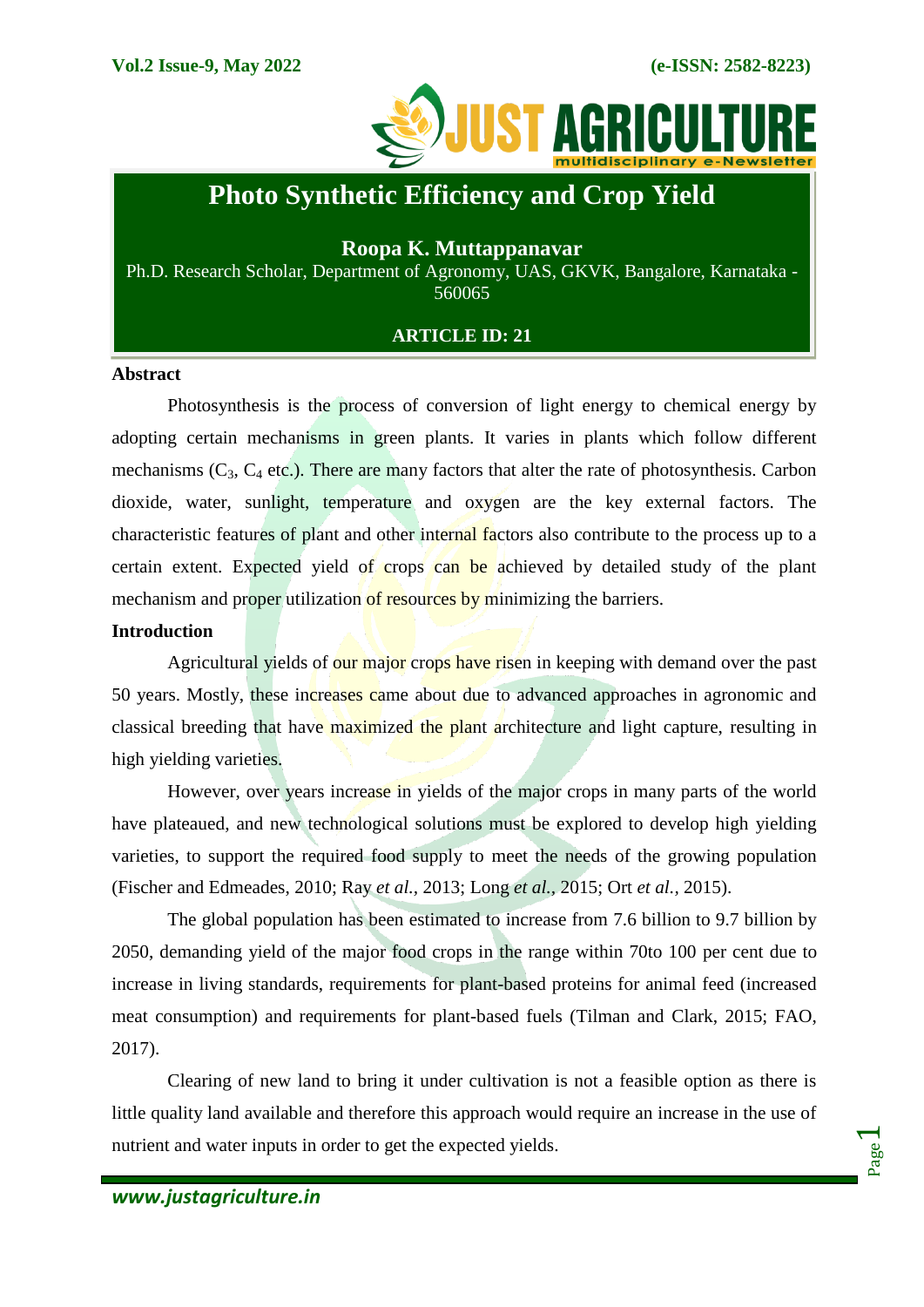

#### **Photosynthesis and Crop Yield**

Photosynthesis is the deciding factor of crop yield, and the efficiency by which a crop captures light energy and converts it into biomass over the growing season (Long *et al.,* 2006). The maximum yield attained from a crop can be termed as yield potential and can be defined as the maximum yield obtained from the best adapted crop variety in optimal conditions without any biotic or abiotic stress (Evans and Fischer, 1999). Light availability, light capture, energy conversion and plant architecture are the determinants of yield potential. For our major crops *viz.,* rice, wheat and maize, one of these four components contributing to yield is below the potential maximum in energy conversion and is determined by photosynthetic efficiency (Long *et al.,* 2006; Zhu *et al.,* 2010). However, the efficiency of this conversion of energy to harvestable biomass, given that as much as 50 per cent of fixed carbon is lost through photorespiration under certain conditions has yet to be adequately explored.

## **Photosynthetic Efficiency**

Photosynthetic efficiency refers to the amount of light energy that is converted into chemical energy through photosynthesis by green plants. This is ranges from 0.1 to 8 per cent depending on plant species. Many crops have a higher photosynthetic efficiency than average that allows for higher yields. The photosynthetic efficiency of plants is directly related to their ability to convert atmospheric carbon dioxide energy in the form of sugar in a process referred to as carbon fixation. The enzyme RuBisCo is responsible for this process, which is essential for plant growth and probably yield of a plant. This process is restricted to plant cells in which carbon dioxide is accumulated through shuttling by four-carbon compounds (e.g., malate, aspartate) from mesophyll cells to bundle-sheath cells. The fixation of this type of carbon, also known as $C_4$  fixation, is an elaboration of a more common type of carbon fixation known as  $C_3$  fixation. Even though only 3 per cent of plant species use  $C_4$  fixation, they account for nearly 25 per cent of the planet's primary productivity.

# **Photosynthetic Rate**

Photosynthetic rate is an important parameter which shows the photosynthetic capacity of the photosynthetic apparatus. It is the number of molecules of  $CO<sub>2</sub>$  absorbed or  $O<sub>2</sub>$  released per unit leaf area per unit time, while quantum yield is the number of molecules of  $CO<sub>2</sub>$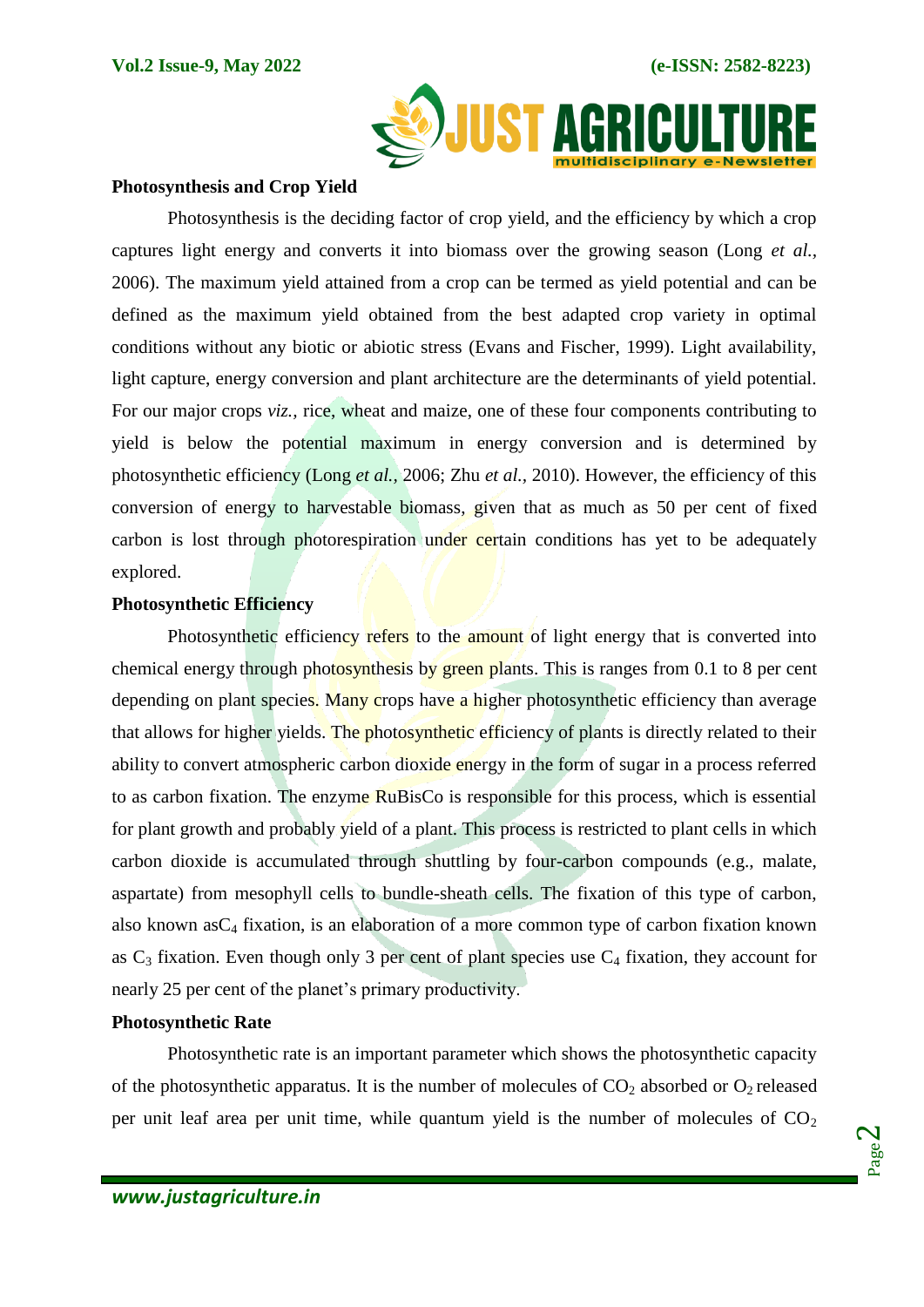

absorbed or  $O_2$  released per photon absorbed. Photon is the unit of measuring light in photosynthesis and express the rate of  $CO<sub>2</sub>$  fixed and  $O<sub>2</sub>$  evolved.

#### **Factors Affecting Photosynthesis**

Photosynthesis is affected by both ecological and genetic factors. The ecological factors are light, temperature, soil, water,  $CO<sub>2</sub>$  and nutrients etc. Genetic or internal factors are all related to leaf and include protoplasmic factors, chlorophyll contents, structure of leaf and accumulation of end products. Some of the important factors are discussed below:

- **1. Concept of Cardinal Values:** The metabolic processes are affected by a number of factors of the environment. The rate of metabolic process is controlled by the magnitude of each factor. Sachs (1860) identified three critical values (minimum, optimum and maximum), the cardinal values or points of the magnitude of each factor. According to minimum cardinal value, the magnitudes of a factor below cannot proceed the metabolic process. Optimum value is the one at which the metabolic process proceeds at highest rate while in maximum, the magnitude of a factor beyond the process stops.
- **2. Principle of Limiting Factors:** Liebig (1843) put forward the law of minimum according to which the rate of a process is limited by the pace (rapidity) of the slowest factor. Later on, it was modified by Blackman (1905) and formulated the "principle of limiting factors". It states that when a metabolic process is conditioned as to its rapidity by a number of separate factors, the rate of the process is limited by the pace of the slowest factor. This principle is also known as "Blackman's Law of Limiting Factors". As for example, if  $CO<sub>2</sub>$  is available in plenty but light is limiting because of cloudy weather, the rate of photosynthesis will be controlled by the light. Additionally, if both  $CO<sub>2</sub>$  and light are limiting, then the factor which is the most limiting of the two, will control the rate of photosynthesis.
- **3. External Factors:** The environmental factors which can influence the rate of photosynthesis are carbon dioxide, light, temperature, water, oxygen, minerals, pollutants and inhibitors.
	- **Effect of Carbon dioxide:** It is one of the raw materials, whose concentration has profound effect on the rate of photosynthesis. The concentration of carbon dioxide in atmosphere is 0.03 to 0.04 per cent by volume. It has been experimentally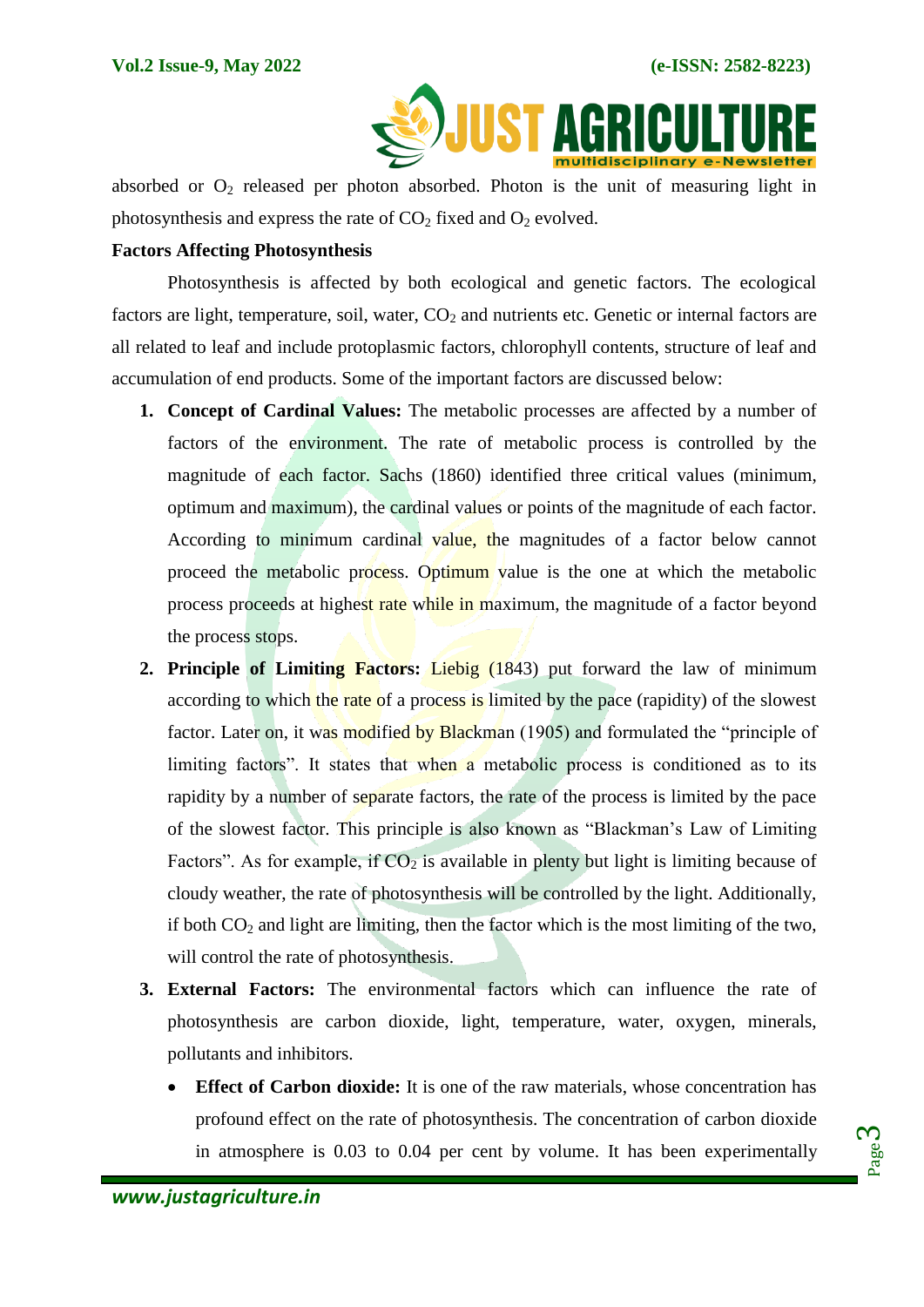**SOJUST AGRICULT** 

proved that increase in carbon dioxide content up to one percent in air will rise the photosynthesis provided the intensity of light also increased.

- **Effect of Light:** Sun is the ultimate source of light. Solar radiation moves in the form of electromagnetic waves. Out of the total solar energy entering the earth, about 32% is used in photosynthesis and about 10 per cent is used in other metabolic activities.
- **Effect of Temperature**: The rate of photosynthesis increases significantly with an increase in temperature provided other factors such as  $CO<sub>2</sub>$  and light are not limiting. The temperature affects the velocity of enzyme-controlled reactions in the dark stage. With the low intensity of light, the reaction is limited by the small quantities of reduced coenzymes to reduce the effect of increase in temperature on overall rate of photosynthesis.
- **Effect of Water:** The **amount of water** required during photosynthesis is hardly one percent of the total amount of water absorbed by the plant, yet any change in the amount of water absorbed by  $C_4$  plant has significant effect on the rate of photosynthesis. Water rarely seems to be a controlling factor as the chloroplasts contain plenty of water under normal conditions.
- **Effect of Oxygen:** Excess oxygen may inhibit the process. Increased supply of  $O_2$ enhances the rate of respiration simultaneously decreasing the rate of photosynthesis. The concentration for oxygen in the atmosphere is about 21 per cent by volume and it rarely fluctuates. The phenomenon of decrease in photosynthesis with increase in oxygen concentration is called Warburg effect. [Reportedby German scientist Warburg (1920) in Chlorella algae]. This is because of competitive inhibition of RuBP-carboxylase at increased  $O_2$  levels, i.e.,  $O_2$ competes for active sites of RuBP-carboxylase enzyme with  $CO<sub>2</sub>$ . If the amount of oxygen in the atmosphere decreases, then photosynthesis will increase in  $C_3$  cycle and no change occurs in  $C_4$  cycle.
- **Effect of Minerals:** Presence of Mn++ and CI– is essential for smooth operation of light reactions (Photolysis of water/evolution of oxygen) Mg++, Cu++ and Fe++ ions are necessary for synthesis of chlorophyll.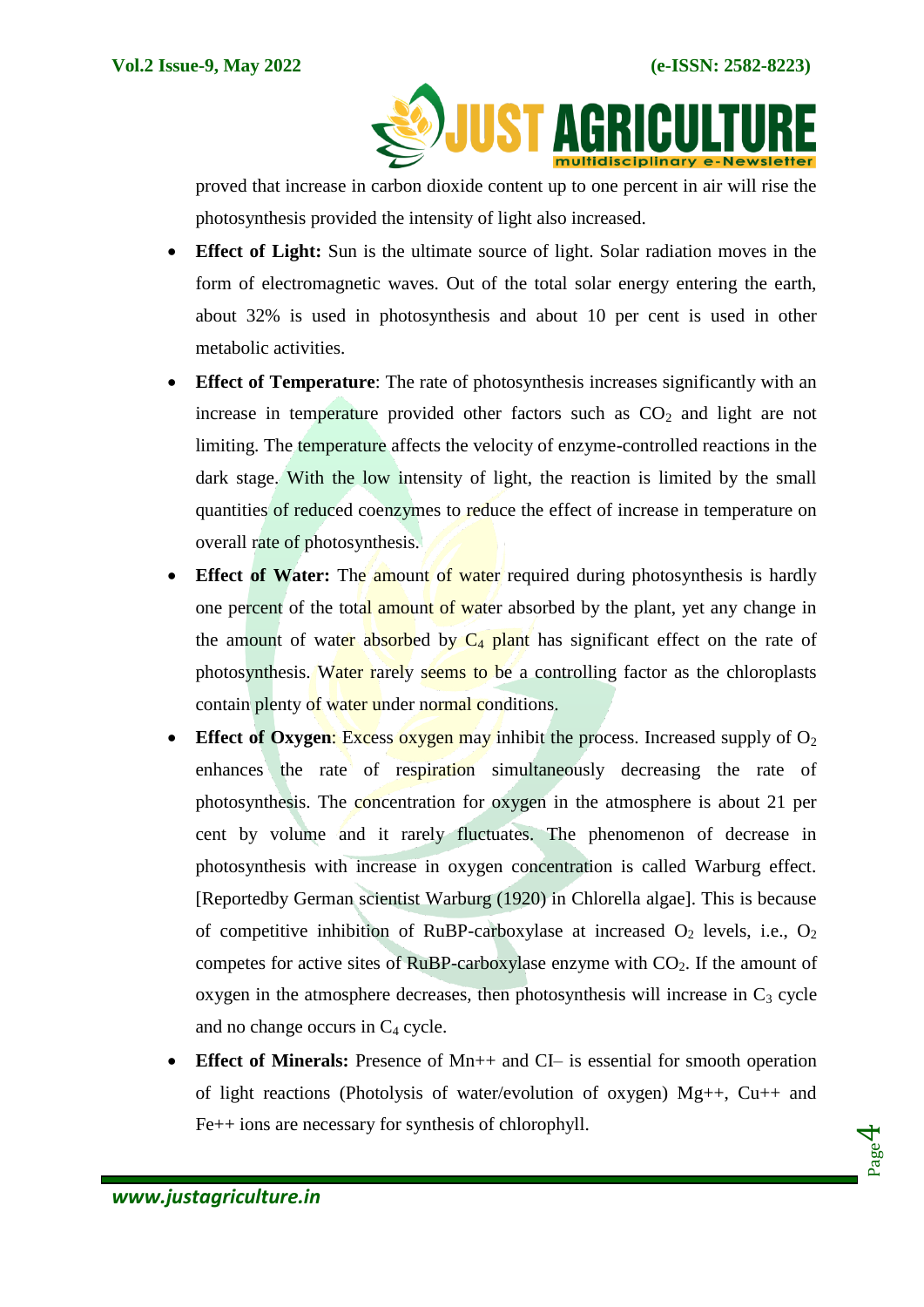

- **Effect of Pollutants and Inhibitors:** Peroxyacetyl nitrate (PAN) and ozone are formed as a result of reaction between oxides of nitrogen and hydrocarbons. PAN is known to inhibit Hill's reaction. Diquat and Paraquat (commonly called as Viologens) block the transfer of electrons between Q and PQ in Photosystem II. Monouron or CMU (Chlorophenyl dimethyl urea), diuron or DCMU (Dichlorophenyl dimethyl urea), bromocil and atrazine etc., are other inhibitors of photosynthesis which have the same mechanism of action as that of violates. At low light intensities potassium cyanide appears to have no inhibiting effect on photosynthesis.
- **4. Internal Factors:** The internal factors that regulate the rate of photosynthesis are:
	- Protoplasmic factors: Some unknown factor in protoplasm affects the dark reactions of photosynthesis. The decline in the rate of photosynthesis at temperature above 30 $\degree$ C or at strong light intensities in many plants suggests the enzyme nature of these unknown factor.
	- **Chlorophyll content:** Chlorophyll is the key factor for photosynthesis. The amount of  $CO<sub>2</sub>$  absorbed by a gram of chlorophyll in an hour is called photosynthetic number or assimilation number which is usually constant for a plant species and hardly varies. The assimilation number of photochromatic variety was found to be higher than green leaves variety.
	- **Accumulation of end products:** Deposition of food in the chloroplasts reduces the rate of photosynthesis.
	- **Structure of leaves:** The amount of  $CO<sub>2</sub>$  that reaches the chloroplasts rely on structural features of the leaves like the size, position, behaviour of the stomata and the number of intercellular spaces. The features like thickness of cuticle, epidermis, presence of epidermal hairs, amount of mesophyll tissue, etc., affects the intensity and quality of light reaching the chloroplast.
	- **CO<sup>2</sup> Compensation Point:** It is the value or point in light intensity and atmospheric  $CO<sub>2</sub>$  concentration when the rate of photosynthesis is just equivalent to the rate of respiration in the photosynthetic organs to prevent gaseous exchange. The value of light compensation point is 2.5 - 100 ft. candles for shade plants and 100-400 ft. candles for sun plants. The value of  $CO<sub>2</sub>$  compensation point is low in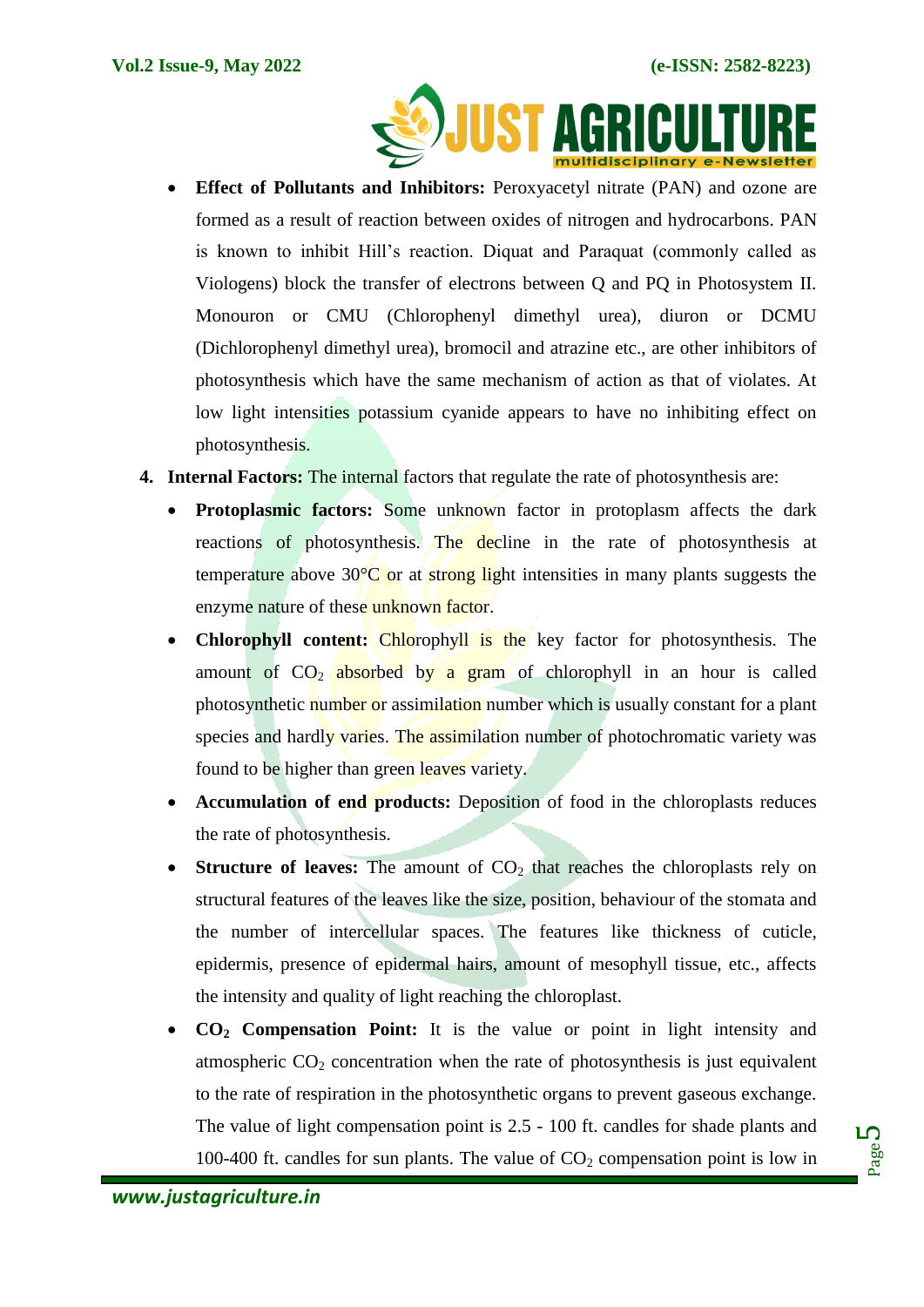

 $C_4$  plants (0-5 ppm), and high in  $C_3$  plants (25-100 ppm). A plant cannot survive for long period of time at compensation point as net loss of organic matter takes place due to respiration of non-green organs and dark respiration.

## **Conclusion**

Increasing the yield potential of the major food grain crops has contributed significantly to a rising food supply over the past 50 years, which has until recently more than kept pace with rising global demand. Whereas improved photosynthetic efficiency has played only a minor role in remarkable increase in productivity achieved in the last half century.

However, increases in yield potential rely on improved photosynthesis. Moreover, it is necessary to know the different traits which leads to increase in photosynthesis. Photosynthesis improvement is an approach which targets increase in yield potential. In addition to this, it is essential to minimize the yield gap and this can be achieved by improving water use efficiency (WUE), nitrogen use efficiency (NUE), and response to biotic and abiotic factors.

#### **References**

- Evans, L. T. and Fischer, R. A., 1999, Yield potential: its definition, measurement and significance. *Crop Sci.*, **39:**1544–1551.
- FAO. (2017). *The future of food and agriculture-trends and challenges.* Rome: FAO. Fischer, R.A.T. and Edmeades, G.O., 2010, Breeding and cereal yield progress. *Crop Sci.,***50:**85–98
- Long, S.P., Marshall-Colon, A. and Zhu, X.G., 2015, Meeting the global food demand of the future by engineering crop photosynthesis and yield potential. *Cell.***161:**56–66.
- Long, S.P., Zhu, X.G., Naidu, S.L. and Ort, D.R., 2006, Can improvement in photosynthesis increase crop yields? *Plant, Cell & Environ.,***29:**315 – 330.
- Ort, D.R., Merchant, S.S. and Alric, J., 2015, Redesigning photosynthesis to sustainably meet global food and bioenergy demand. *Proceedings of the National Academy of Sciences,USA.***112:**8529–9536.
- Ray, D.K., Mueller, N.D., West, P.C. and Foley, J.A. (2013). Yield trends are insufficient to double global crop production by 2050. *PLoS One,***8:**66428.
- Tilman, D. and Clark, M., 2015, Food, agriculture and the environment: can we feed the world and save the Earth? *Daedalus.***144:**8–23.

Page  $\overline{\mathcal{O}}$